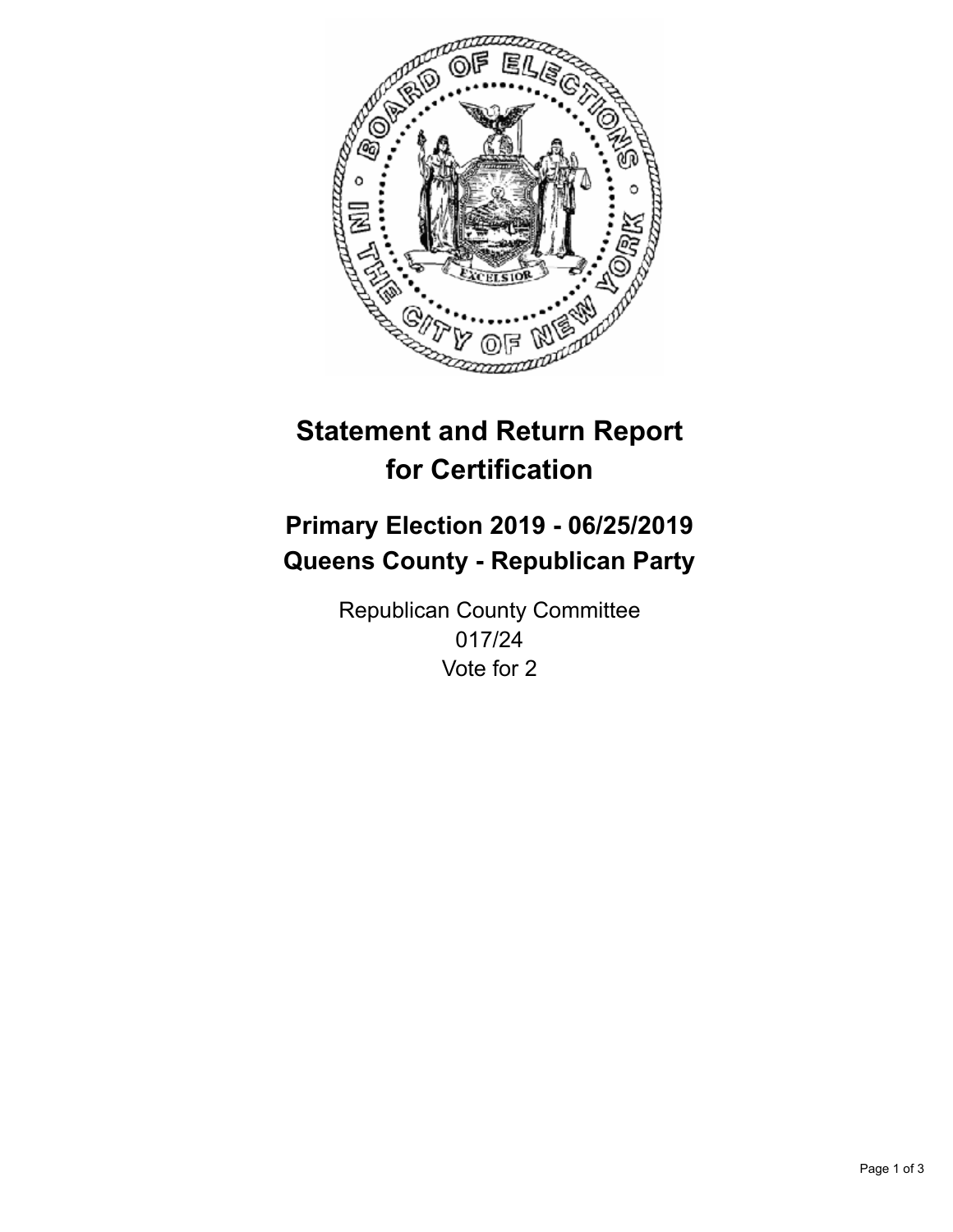

## **Assembly District 24**

| <b>Total Votes</b>                                       | 6        |
|----------------------------------------------------------|----------|
| <b>ANTHONY G. ZINGALE</b>                                | 3        |
| STACEY D. KAPLAN-VILLA                                   |          |
| <b>KELLY A. SUBJENSKI</b>                                | 2        |
| <b>Total Applicable Ballots</b>                          | 3        |
| Less - Inapplicable Federal/Special Presidential Ballots | 0        |
| <b>Total Ballots</b>                                     | 3        |
| <b>AFFIDAVIT</b>                                         | 0        |
| ABSENTEE / MILITARY                                      | 0        |
| <b>MANUALLY COUNTED EMERGENCY</b>                        | $\Omega$ |
| <b>PUBLIC COUNTER</b>                                    | 3        |